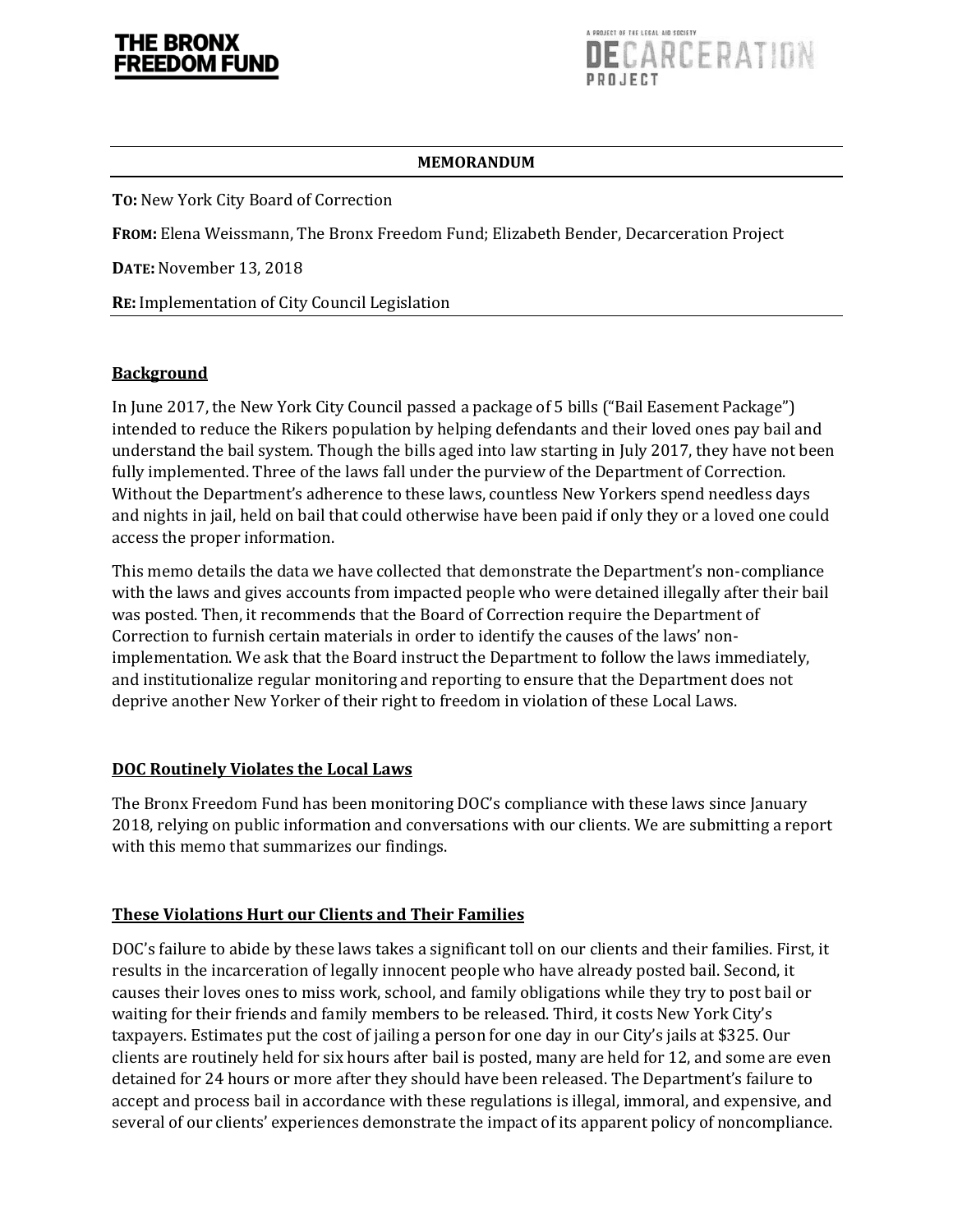

Just last month, D was held in on bail. Thankfully, although the police did not provide him an opportunity to copy contact information from his cell phone as required by law, he had his family's contact information memorized so he could call them from the courthouse when bail was set. The following day, his family posted his bail in the early afternoon. D and his family expected him to be released that evening. But when D's lawyer checked the Department's Inmate Lookup Site that evening, he saw that his client was still incarcerated. He was unable to reach anyone on the phone at the facility where D was held after multiple calls. D spent that night in jail, "hoping and praying" that it was just a paperwork error and that any minute a CO would call his name to be processed out. But the night came and went, and the next morning—now approximately 16 hours after bail was posted—D's lawyer called the facility again to figure out why D had not been released. This time, staff confirmed that they had the bail paperwork and that that D was going to be released that morning. The lawyer continued to check the DOC site to monitor D's status, and for six hours there was no change: he was still in jail, in what he called "inhumane" conditions. In that time, a fight broke out in the area where D was being housed. Thankfully he was not harmed. D was ultimately released approximately **27 hours** after bail was posted. At the time, under Local Law 123, the Department was required to release people no more than three hours after posting bail. D spent a day in jail when he should have been free. He missed medical appointments to treat injuries he sustained in a recent car accident. Meanwhile, his family who posted the bail were beside themselves with worry because they did not know where he was, why he had not come home yet, and whether he was safe.

Another client, J, was detained for **32 hours** after his bond was posted. The Department believed that he had a parole warrant, even though he was discharged from parole six months earlier and no such warrant existed. Both the bond agent and the client informed DOC staff that the client was not on parole when his bail was posted, to no avail. He spent over a day in jail when he should have been home with his family. It took J's wife a week to save up the money for his bond, and while J was in jail she could not work because J is the primary caregiver for their child. When J's wife posted the bond she expected him to be home in time to watch the child the next day. When he was not released in a timely way, she could not go to work. The absence resulted in her losing her job. J's wife said that his over-detention "affected our whole family."

The overwhelming majority of our clients were not granted a "bail facilitator" or afforded an opportunity to pay their own bail, as mandated by Local Law 125. One of the most egregious illustrations of this noncompliance is with the issue of \$1 bail. Multiple clients have been referred to our organization for bail posting who had \$1 in their property or in their commissary accounts, and even when they requested the option to self-pay, they were denied. We receive these \$1 bail referrals on a daily basis, and we can only assume that most of these individuals could have bailed themselves out days earlier. Among the few clients who did report speaking with someone who might constitute a "bail facilitator," follow-up conversations have revealed that they really only spoke to Legal Aid paralegals and Bronx Freedom Fund staff.

### **The Local Laws**

## **Local Law 123: Requiring DOC to efficiently facilitate the processing of bail payments**

This law requires DOC to accept cash bail payments "immediately and continuously," release clients within a set time frame (3 hours beginning October 1 2018), and accept bail payment at or within a half-mile of each borough courthouse. Given the documented noncompliance we have consistently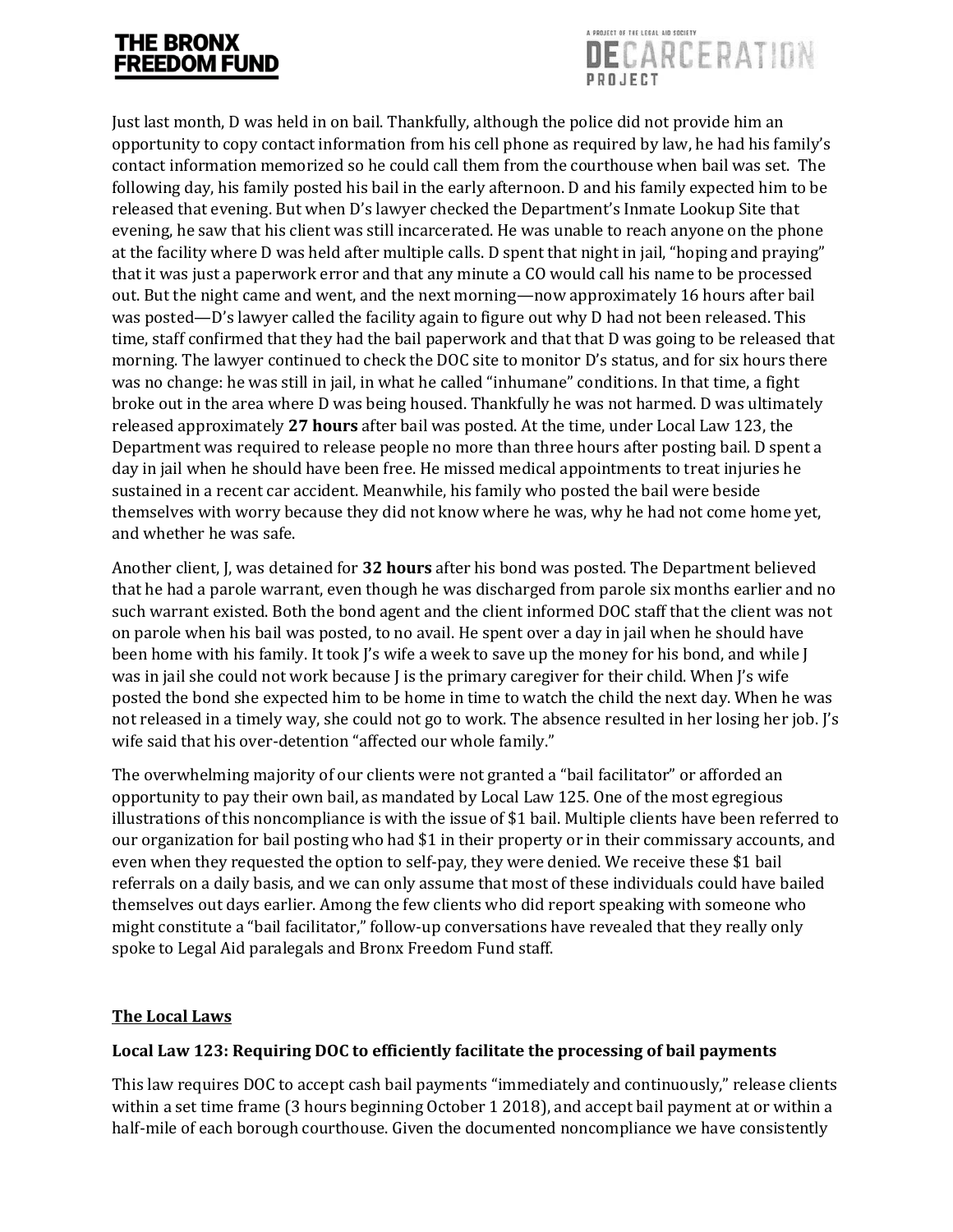

observed over the last year, we recommend the Board require the Department to produce the following:

- A copy of the notice sent to DOC staff informing them of the new requirement to accept bail "immediately and continuously," without any "blackout periods," upon the law's enactment, January 22 2018, including training materials to comply;
- A report on staffing structures for bail payment, including time-in and time-out specifications and plans for preventing a gap in coverage in accepting bail payments during shift changes and regular occurrences such as facility alarms;
- $\triangle$  A copy of the notice sent to DOC staff informing them of the new release times requirements as of each new date of implementation (July 22 2017, October 1 2017, January 1 2018, April 1 2018, and October 1 2018) including notice of process changes and training materials;
- $\triangle$  A report on the length of time between bail payment and release times during the covered time period, including aggregate reports and individual facility reports;
- $\triangle$  A report on how the DOC monitors release times, and what response it initiates when a person is not released within the statutory period, including which supervisors are responsible for monitoring and enforcing release times;
- A report on how DOC provides recourse for defendants who spend unnecessary time in jail despite the presence of an available surety;
- \* A report on all DOC payment facilities and their distance from the nearest courthouse;
- $\triangle$  A report on proposed DOC payment facilities and a timeline for their implementation; and,
- $\triangle$  A report on any barriers to implementation and DOC's plans for overcoming them.

## **Local Law 124: Permitting the delay of defendants into DOC custody in order to facilitate bail payment**

If DOC is alerted by an authorized party that a surety is coming to the courthouse to bail out a defendant, they can maintain a "hold" on that defendant so that they are not transported to jail and can be released straight from arraignments and avoid jailtime altogether. This law changes that "hold" period from two hours to 4-12 hours, when appropriate. The law also includes an annual reporting requirement as of July 1, 2018. Given that we have seen the 2-hour holds consistently violated, much less extended to 4-12 hours, we recommend the Board require the Department to produce the following:

- $\triangleleft$  A copy of the administrative notice sent to employees informing them of this change, including any and all notices sent to the Criminal Justice Agency, which requests the holds;
- $\triangle$  A report on the lawful capacity of each structural unit where defendants would be held;
- $\triangle$  A report on the extension of staffing hours to permit extended holds to include the end of arraignments;
- $\triangle$  A report on defendants who were not eligible for extended hold periods, including the reason for the denial;
- $\triangle$  A copy of the bus schedule departing from court to jail;
- $\triangle$  A copy of the annual report and an explanation for non-issuance of not issued; and,
- $\triangle$  A report on any barriers to implementation and DOC's plans for overcoming them.

## **Local Law 125: Requiring DOC to facilitate the posting of bail or bond**